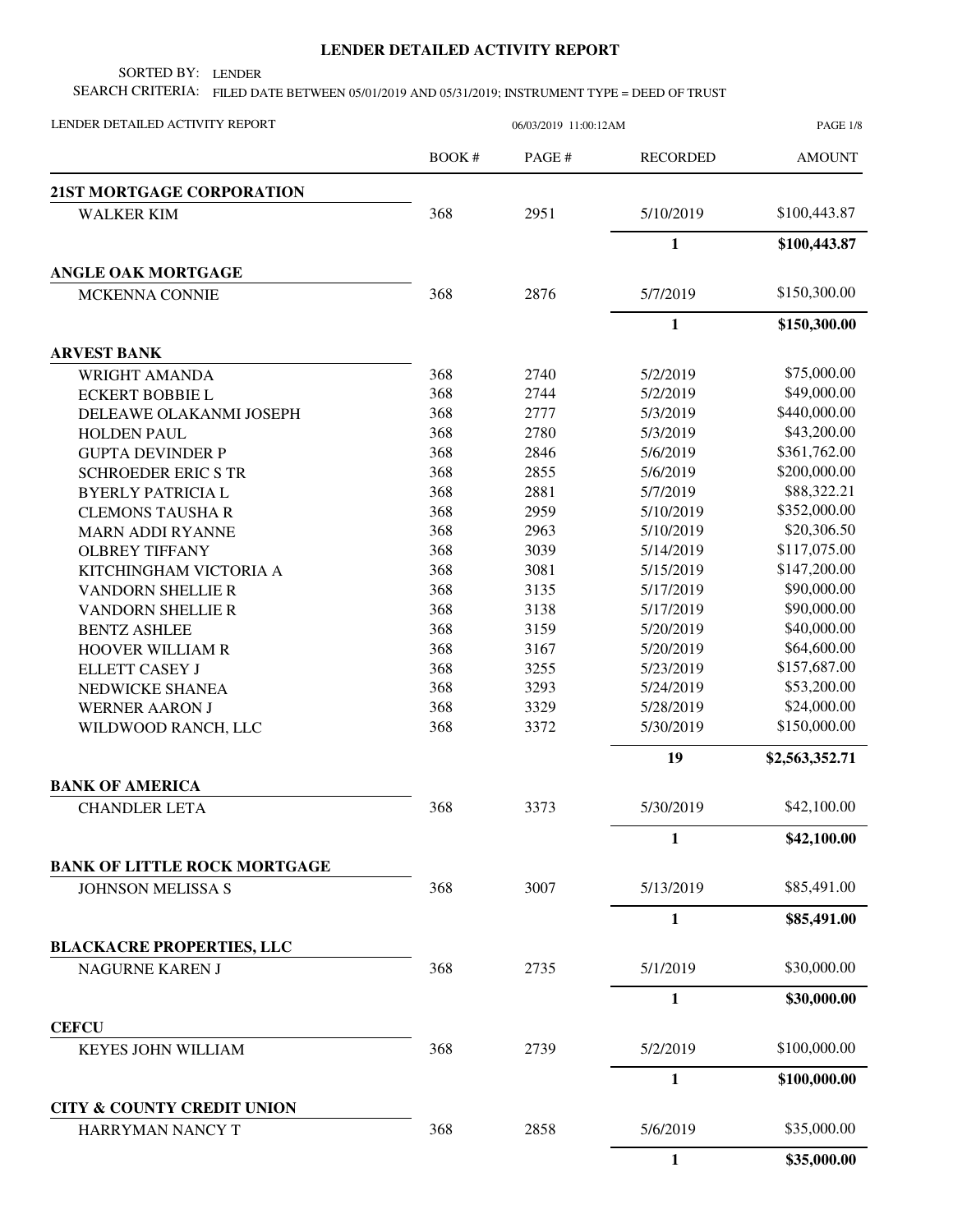LENDER DETAILED ACTIVITY REPORT 06/03/2019 11:00:12AM

PAGE 2/8

|                                   | <b>BOOK#</b> | PAGE# | <b>RECORDED</b> | <b>AMOUNT</b>   |
|-----------------------------------|--------------|-------|-----------------|-----------------|
| <b>COHU GARY TR</b>               |              |       |                 |                 |
| SPICER, LLLP                      | 368          | 2766  | 5/2/2019        | \$100,000.00    |
|                                   |              |       | $\mathbf{1}$    | \$100,000.00    |
| <b>COMMERCE BANK</b>              |              |       |                 |                 |
| ANDERSON CARMEN GAYLE TR          | 368          | 2736  | 5/1/2019        | \$612,000.00    |
| <b>MAUPIN JAMES</b>               | 368          | 2783  | 5/3/2019        | \$120,000.00    |
| <b>REYNOLDS CAROL M</b>           | 368          | 2968  | 5/10/2019       | \$130,000.00    |
| <b>BLANK KELLY</b>                | 368          | 3378  | 5/30/2019       | \$140,000.00    |
|                                   |              |       | 4               | \$1,002,000.00  |
| <b>COMMUNITY BANK &amp; TRUST</b> |              |       |                 |                 |
| <b>EDENS BARBARA</b>              | 368          | 2957  | 5/10/2019       | \$10,000.00     |
| <b>STONE RICK</b>                 | 368          | 3103  | 5/16/2019       | \$21,440.45     |
| <b>LAND LAURA L</b>               | 368          | 3157  | 5/20/2019       | \$94,000.00     |
| OFFUTT FRIEDA                     | 368          | 3315  | 5/28/2019       | \$50,000.00     |
| <b>BENTON FAMILY LLC</b>          | 368          | 3334  | 5/28/2019       | \$227,000.00    |
|                                   |              |       | 5               | \$402,440.45    |
| <b>COMMUNITY NATIONAL BANK</b>    |              |       |                 |                 |
| ABRAMOVITZ LEONARD TR             | 368          | 2730  | 5/1/2019        | \$17,000.00     |
| <b>ABRAMOVITZ DANIEL P</b>        | 368          | 2749  | 5/2/2019        | \$85,000.00     |
| OSBORN FIDELA MARTA               | 368          | 2960  | 5/10/2019       | \$108,000.00    |
| <b>EARL SHANNON L</b>             | 368          | 3116  | 5/16/2019       | \$26,677.56     |
| <b>EARL SHANNON L</b>             | 368          | 3118  | 5/16/2019       | \$26,677.56     |
|                                   |              |       | 5               | \$263,355.12    |
| DAS ACQUISITION COMPANY           |              |       |                 |                 |
| <b>RUPERT MICKEY ALLEY</b>        | 368          | 3392  | 5/30/2019       | \$53,239.00     |
| <b>EVERETT VICTORIA E</b>         | 368          | 3457  | 5/31/2019       | \$107,908.00    |
| <b>TAYLOR SAMANTHA</b>            | 368          | 3460  | 5/31/2019       | \$92,929.00     |
|                                   |              |       | 3               | \$254,076.00    |
| <b>DEUTSCHE BANK</b>              |              |       |                 |                 |
| MOBIC FEE LLC                     | 368          | 3346  | 5/28/2019       | 29,900,000.00   |
|                                   |              |       | $\mathbf{1}$    | \$29,900,000.00 |
| <b>FCS FINANCIAL</b>              |              |       |                 |                 |
| <b>GARBET JANICE J</b>            | 368          | 2946  | 5/10/2019       | \$360,000.00    |
| <b>MARRS LESLIE</b>               | 368          | 3424  | 5/31/2019       | \$94,500.00     |
|                                   |              |       | $\overline{2}$  | \$454,500.00    |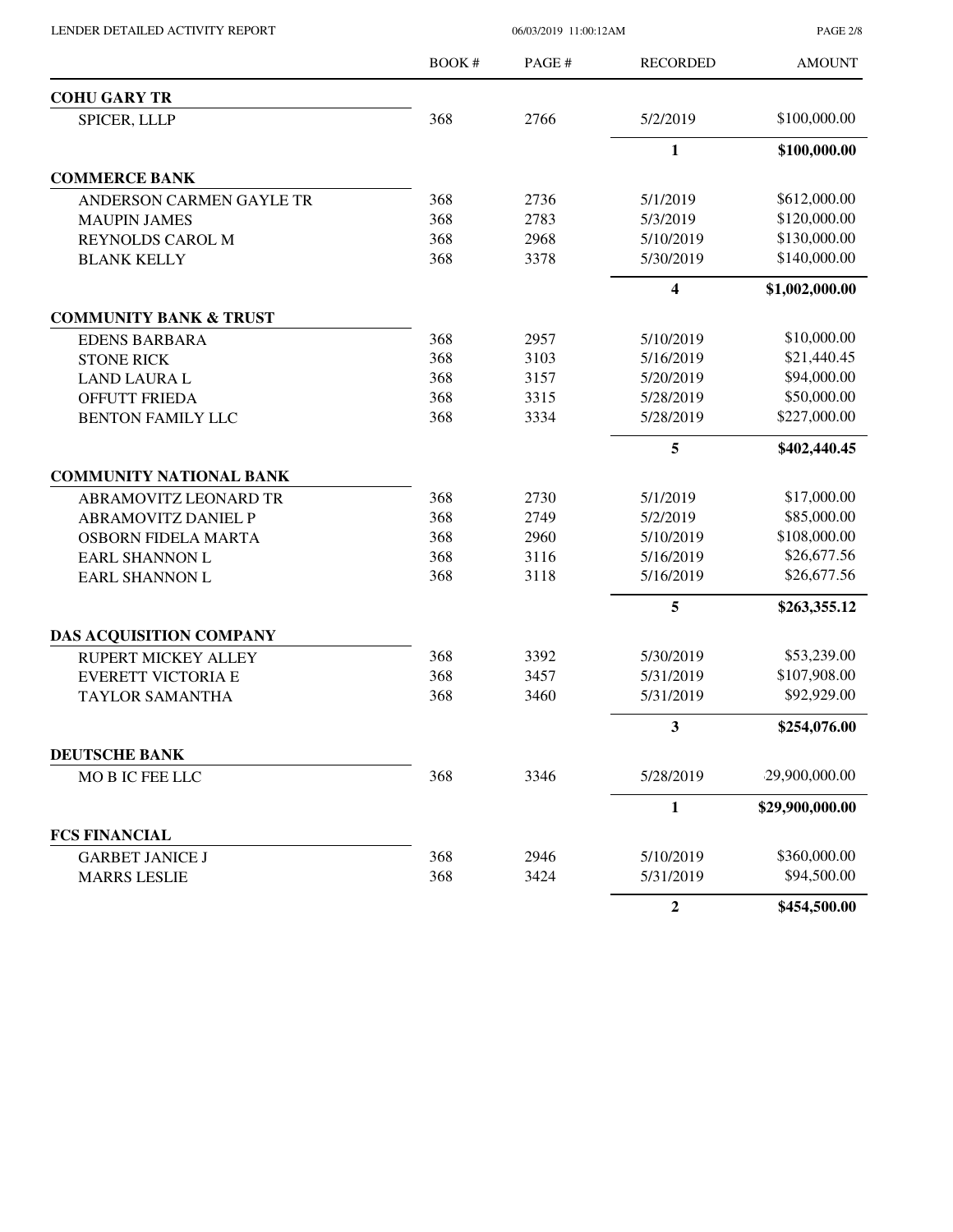PAGE 3/8

|                                                 | <b>BOOK#</b> | PAGE# | <b>RECORDED</b> | <b>AMOUNT</b>  |
|-------------------------------------------------|--------------|-------|-----------------|----------------|
| <b>FIRST COMMUNITY BANK</b>                     |              |       |                 |                |
| <b>LAKE KRISTA DEAN</b>                         | 368          | 2809  | 5/6/2019        | \$2,300,000.00 |
| <b>LAKE KRISTA DEAN</b>                         | 368          | 2811  | 5/6/2019        | \$1,944,000.00 |
| <b>LAKE KRISTA DEAN</b>                         | 368          | 2812  | 5/6/2019        | \$299,000.00   |
| <b>LAKE KRISTA DEAN</b>                         | 368          | 2813  | 5/6/2019        | \$57,000.00    |
| <b>HACKNEY BREKKEN</b>                          | 368          | 2897  | 5/8/2019        | \$166,255.00   |
| <b>SOBRAD LLC</b>                               | 368          | 2920  | 5/9/2019        | \$52,146.00    |
| HAVEN HOMES OF SOUTHWEST MISSOURI LL            | 368          | 2980  | 5/13/2019       | \$83,000.00    |
| <b>TALLEY DAYLA LYN</b>                         | 368          | 3013  | 5/13/2019       | \$25,000.00    |
| <b>CLARK CHAD</b>                               | 368          | 3047  | 5/14/2019       | \$32,874.00    |
| SD HOMES, LLC                                   | 368          | 3068  | 5/15/2019       | \$57,400.00    |
| <b>JONES JACOB K</b>                            | 368          | 3080  | 5/15/2019       | \$61,616.00    |
| <b>HALL AMANDA</b>                              | 368          | 3095  | 5/16/2019       | \$15,380.00    |
| <b>AGUILERA ROXANA</b>                          | 368          | 3154  | 5/20/2019       | \$166,920.00   |
| <b>GIBBENS CONSTSRUCTION AND PROPERTIES I</b>   | 368          | 3231  | 5/22/2019       | \$119,200.00   |
| WILLIS JOSHUA D                                 | 368          | 3238  | 5/23/2019       | \$1,863,876.00 |
| LEE NKAUJNSTA LOVY                              | 368          | 3276  | 5/24/2019       | \$123,250.00   |
| <b>BOOTH WILLIAM</b>                            | 368          | 3384  | 5/30/2019       | \$125,190.00   |
| <b>HAWKINS AMANDA</b>                           | 368          | 3395  | 5/30/2019       | \$283,200.00   |
| <b>HERNON JAMES</b>                             | 368          | 3410  | 5/31/2019       | \$126,262.00   |
| <b>BEILER SARANN</b>                            | 368          | 3412  | 5/31/2019       | \$427,000.00   |
|                                                 |              |       | 20              | \$8,328,569.00 |
| <b>FIRST STATE BANK</b>                         |              |       |                 |                |
| REYNOLDS SHARON LEANN                           | 368          | 3232  | 5/22/2019       | \$31,024.00    |
|                                                 |              |       | $\mathbf 1$     | \$31,024.00    |
| <b>FLANAGAN STATE BANK</b><br><b>DEAN TRACY</b> | 368          | 3265  | 5/23/2019       | \$146,000.00   |
|                                                 |              |       | 1               | \$146,000.00   |
| <b>FLAT BRANCH MORTGAGE</b>                     |              |       |                 |                |
| <b>COBURN JOSEPH</b>                            | 368          | 2803  | 5/6/2019        | \$91,584.00    |
| HERNANDEZ BRENDA                                | 368          | 2808  | 5/6/2019        | \$120,650.00   |
| <b>MARTINEZ LORENZO</b>                         | 368          | 2866  | 5/7/2019        | \$66,161.00    |
| <b>BAUER SHELBY</b>                             | 368          | 2888  | 5/8/2019        | \$174,242.00   |
| FLETCHER CHRISTINE                              | 368          | 2944  | 5/10/2019       | \$284,648.00   |
| <b>JOHNSON SHEKINA</b>                          | 368          | 3198  | 5/21/2019       | \$117,826.00   |
| <b>BROWNELL CARL</b>                            | 368          | 3216  | 5/22/2019       | \$109,090.00   |
| <b>ISELL ANGELAR</b>                            | 368          | 3218  | 5/22/2019       | \$299,475.00   |
| HASTE SUMMER MICHELLE                           | 368          | 3274  | 5/24/2019       | \$363,245.00   |
| <b>GREENBLAT AARON</b>                          | 368          | 3284  | 5/24/2019       | \$128,677.00   |
| <b>SNOW ETHAN G</b>                             | 368          | 3289  | 5/24/2019       | \$109,000.00   |
| <b>OXFORD RIVER</b>                             | 368          | 3296  | 5/24/2019       | \$95,060.00    |
| <b>BLEVINS CARYN</b>                            | 368          | 3338  | 5/28/2019       | \$136,972.00   |
| <b>BARKER JOSEPH L</b>                          | 368          | 3343  | 5/28/2019       | \$199,915.00   |
| PELT MARIETTA                                   | 368          | 3353  | 5/29/2019       | \$182,641.00   |
| SMITH MINDY L                                   | 368          | 3356  | 5/29/2019       | \$184,000.00   |
| <b>DALBOM MELINDA</b>                           | 368          | 3389  | 5/30/2019       | \$272,000.00   |
| <b>GINN MELISSA</b>                             | 368          | 3398  | 5/30/2019       | \$160,047.00   |
| ELLIOTT CHERRYL                                 | 368          | 3402  | 5/31/2019       | \$146,300.00   |
| <b>TURK DAVID L</b>                             | 368          | 3418  | 5/31/2019       | \$205,949.00   |
| <b>OWENS MARY</b>                               | 368          | 3434  | 5/31/2019       | \$152,192.00   |
|                                                 |              |       | 21              | \$3,599,674.00 |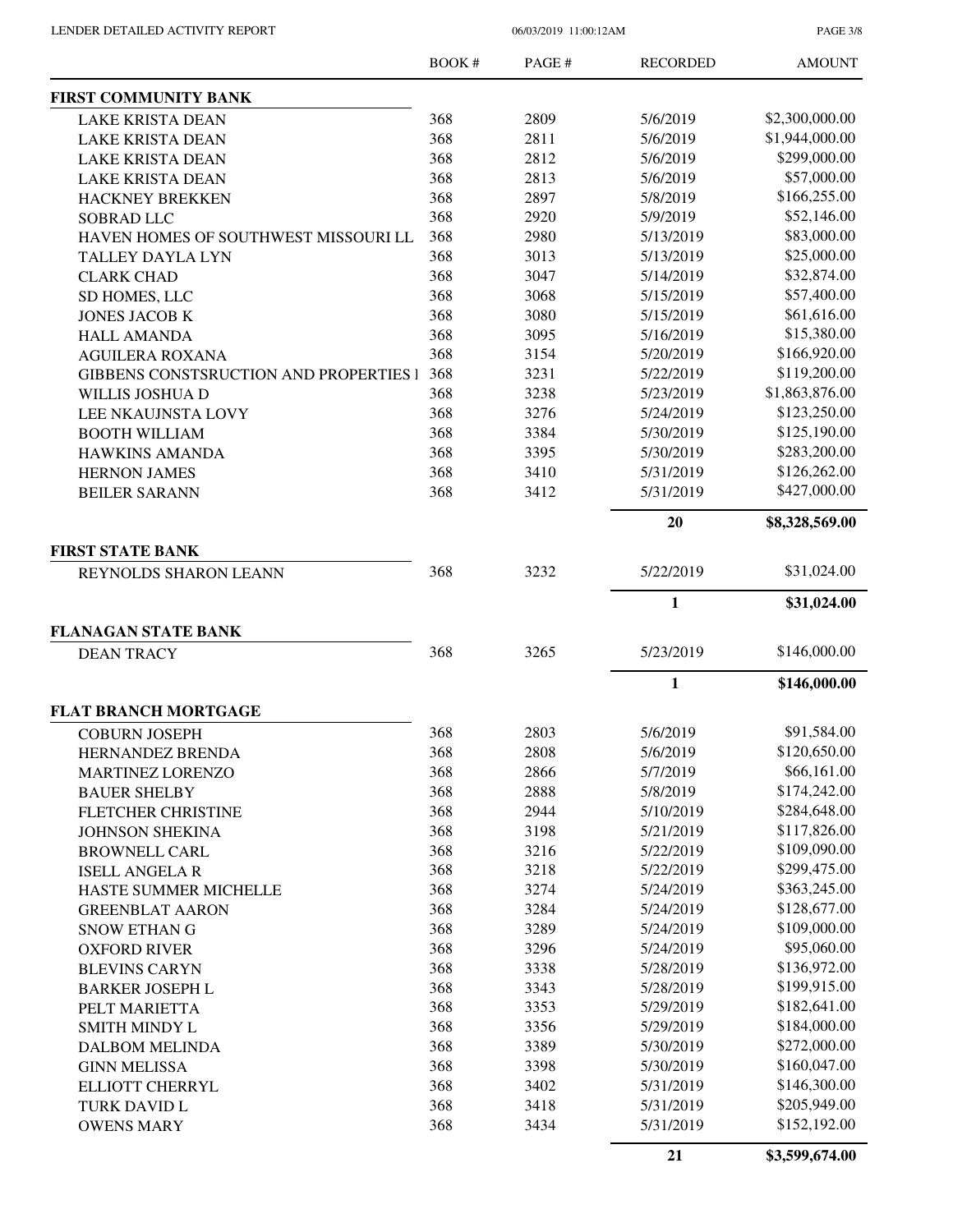LENDER DETAILED ACTIVITY REPORT 06/03/2019 11:00:12AM

PAGE 4/8

|                                                | <b>BOOK#</b> | PAGE# | <b>RECORDED</b> | <b>AMOUNT</b>  |
|------------------------------------------------|--------------|-------|-----------------|----------------|
| <b>FREEDOM MORTGAGE</b>                        |              |       |                 |                |
| <b>KNIER CHANDRA</b>                           | 368          | 2902  | 5/8/2019        | \$143,244.00   |
|                                                |              |       | $\mathbf{1}$    | \$143,244.00   |
| <b>GATEWAY MORTGAGE GROUP</b>                  |              |       |                 |                |
| <b>SANDERS TIFFANY</b>                         | 368          | 3126  | 5/17/2019       | \$117,826.00   |
|                                                |              |       | $\mathbf{1}$    | \$117,826.00   |
| <b>GREAT SOUTHERN BANK</b>                     |              |       |                 |                |
| <b>CARPENTER CAITLIN</b>                       | 368          | 2986  | 5/13/2019       | \$82,828.00    |
| <b>COLE DAWSON</b>                             | 368          | 3078  | 5/15/2019       | \$93,939.00    |
| <b>SMAY LAVONDA L</b>                          | 368          | 3124  | 5/17/2019       | \$55,000.00    |
| <b>BOOTH JOHN E</b>                            | 368          | 3139  | 5/17/2019       | \$50,000.00    |
| <b>TODD LYNDSEY</b>                            | 368          | 3432  | 5/31/2019       | \$239,900.00   |
|                                                |              |       | 5               | \$521,667.00   |
| <b>GUARANTY BANK</b>                           |              |       |                 |                |
| <b>KUNKEL DALE</b>                             | 368          | 2726  | 5/1/2019        | \$178,000.00   |
| <b>WAGGONER KRISTINA</b>                       | 368          | 2729  | 5/1/2019        | \$89,891.00    |
| <b>MUNN LINDA</b>                              | 368          | 2769  | 5/2/2019        | \$51,750.00    |
| ROSEQICZ KYL                                   | 368          | 2792  | 5/3/2019        | \$95,950.00    |
| <b>BURNETT DAWNETTE J</b>                      | 368          | 2829  | 5/6/2019        | \$60,000.00    |
| <b>CRANE PATRICIA M</b>                        | 368          | 2830  | 5/6/2019        | \$135,660.00   |
| <b>COPHER KYLER</b>                            | 368          | 2941  | 5/10/2019       | \$147,184.00   |
| <b>RUSSELL SHIRLEY</b>                         | 368          | 3177  | 5/20/2019       | \$115,000.00   |
| <b>COX VICKIE D</b>                            | 368          | 3270  | 5/24/2019       | \$440,000.00   |
| <b>SPENCER ASIA</b>                            | 368          | 3381  | 5/30/2019       | \$243,500.00   |
| <b>WILLIAMS KAREN</b>                          | 368          | 3443  | 5/31/2019       | \$81,000.00    |
| HENGEL JILL R                                  | 368          | 3454  | 5/31/2019       | \$168,000.00   |
|                                                |              |       | 12              | \$1,805,935.00 |
| <b>HAUGHT LARRY B</b>                          |              |       |                 |                |
| <b>LANE LARRY</b>                              | 368          | 3188  | 5/21/2019       | \$185,000.00   |
|                                                |              |       | $\mathbf{1}$    | \$185,000.00   |
| <b>HAUGHT LINDA L</b>                          | 368          | 3188  | 5/21/2019       | \$185,000.00   |
| <b>LANE LORETTA</b>                            |              |       | $\mathbf{1}$    | \$185,000.00   |
| <b>HOWE DESIREE</b>                            |              |       |                 |                |
| <b>HOWE ALILLY</b>                             | 368          | 3439  | 5/31/2019       | \$75,000.00    |
|                                                |              |       | $\mathbf{1}$    | \$75,000.00    |
| <b>HOWE TIMOTHY C</b>                          |              |       |                 |                |
| <b>HOWE RODNEY</b>                             | 368          | 3439  | 5/31/2019       | \$75,000.00    |
|                                                |              |       | 1               | \$75,000.00    |
| <b>INVESTORS FINANCIAL LIMITED PARTNERSHIP</b> |              |       |                 |                |
| <b>BUNN CHRIS S</b>                            | 368          | 2723  | 5/1/2019        | \$46,550.00    |
|                                                |              |       | $\mathbf{1}$    | \$46,550.00    |
| <b>LAKEVIEW LOAN SERVICING</b>                 |              |       |                 |                |
| <b>KEELING BILLI-JO</b>                        | 368          | 3057  | 5/14/2019       | \$107,500.00   |
|                                                |              |       | $\mathbf{1}$    | \$107,500.00   |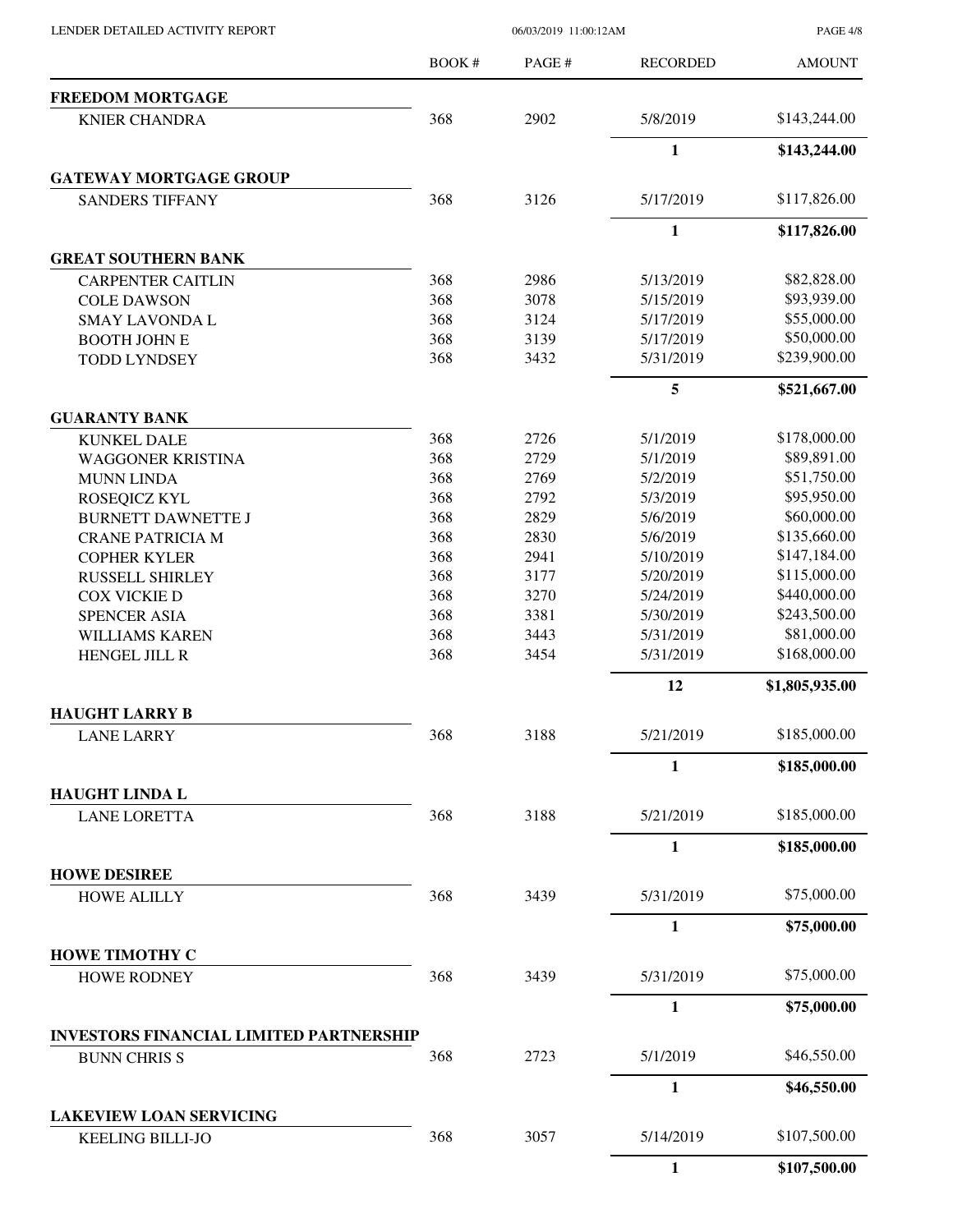LENDER DETAILED ACTIVITY REPORT 06/03/2019 11:00:12AM

PAGE 5/8

|                                                | BOOK# | PAGE# | <b>RECORDED</b>         | <b>AMOUNT</b>  |
|------------------------------------------------|-------|-------|-------------------------|----------------|
| <b>LESUEUR HOMER</b>                           |       |       |                         |                |
| PUTNEY MIRANDA OLDS                            | 368   | 3360  | 5/29/2019               | \$256,750.00   |
|                                                |       |       | 1                       | \$256,750.00   |
| <b>MID-MISSOURI BANK</b>                       |       |       |                         |                |
| <b>ROBBINS KARA MARIE</b>                      | 368   | 2852  | 5/6/2019                | \$165,000.00   |
| <b>SCHULLER TOSHA</b>                          | 368   | 2961  | 5/10/2019               | \$110,000.00   |
| RENKOSKI ZACHARY                               | 368   | 3220  | 5/22/2019               | \$742,000.00   |
| <b>VICKERS CALEB CLINTON</b>                   | 368   | 3400  | 5/31/2019               | \$249,850.00   |
|                                                |       |       | $\overline{\mathbf{4}}$ | \$1,266,850.00 |
| <b>MISSOURI HOUSING DEVELOPMENT COMMISSION</b> |       |       |                         |                |
| <b>SANDERS TIFFANY</b>                         | 368   | 3127  | 5/17/2019               | \$4,713.04     |
| <b>OXFORD RIVER</b>                            | 368   | 3297  | 5/24/2019               | \$3,802.40     |
|                                                |       |       | $\overline{2}$          | \$8,515.44     |
| <b>NBKC BANK</b>                               |       |       |                         |                |
| MCDONOUGH ELIZABETH INOLA                      | 368   | 3317  | 5/28/2019               | \$189,900.00   |
|                                                |       |       | $\mathbf{1}$            | \$189,900.00   |
| <b>NEWREZ</b>                                  |       |       |                         | \$138,500.00   |
| <b>NORRIS TANYA</b>                            | 368   | 3100  | 5/16/2019               |                |
|                                                |       |       | $\mathbf{1}$            | \$138,500.00   |
| <b>NOWAK CLARENCE A</b>                        |       |       |                         |                |
| <b>WINTER MICHAEL</b>                          | 368   | 3141  | 5/17/2019               | \$85,000.00    |
|                                                |       |       | $\mathbf{1}$            | \$85,000.00    |
| <b>NOWAK MARJORIE H</b>                        |       |       |                         |                |
| <b>WINTER TERESA</b>                           | 368   | 3141  | 5/17/2019               | \$85,000.00    |
|                                                |       |       | $\mathbf{1}$            | \$85,000.00    |
| <b>OAKSTAR BANK</b>                            |       |       |                         |                |
| <b>SACHS AARON</b>                             | 368   | 3004  | 5/13/2019               | \$684,000.00   |
| 2S RANCH AND VENUES LLC                        | 368   | 3035  | 5/14/2019               | \$556,000.00   |
|                                                |       |       | $\mathbf{2}$            | \$1,240,000.00 |
| OLD MISSOURI BANK                              |       |       |                         |                |
| REED VERONICA LYNN                             | 368   | 3223  | 5/22/2019               | \$175,000.00   |
|                                                |       |       | $\mathbf{1}$            | \$175,000.00   |
| PARAMOUNT EQUITY MORTGAGE                      |       |       |                         |                |
| <b>CLARK JAMES</b>                             | 368   | 3366  | 5/29/2019               | \$358,530.00   |
|                                                |       |       | $\mathbf{1}$            | \$358,530.00   |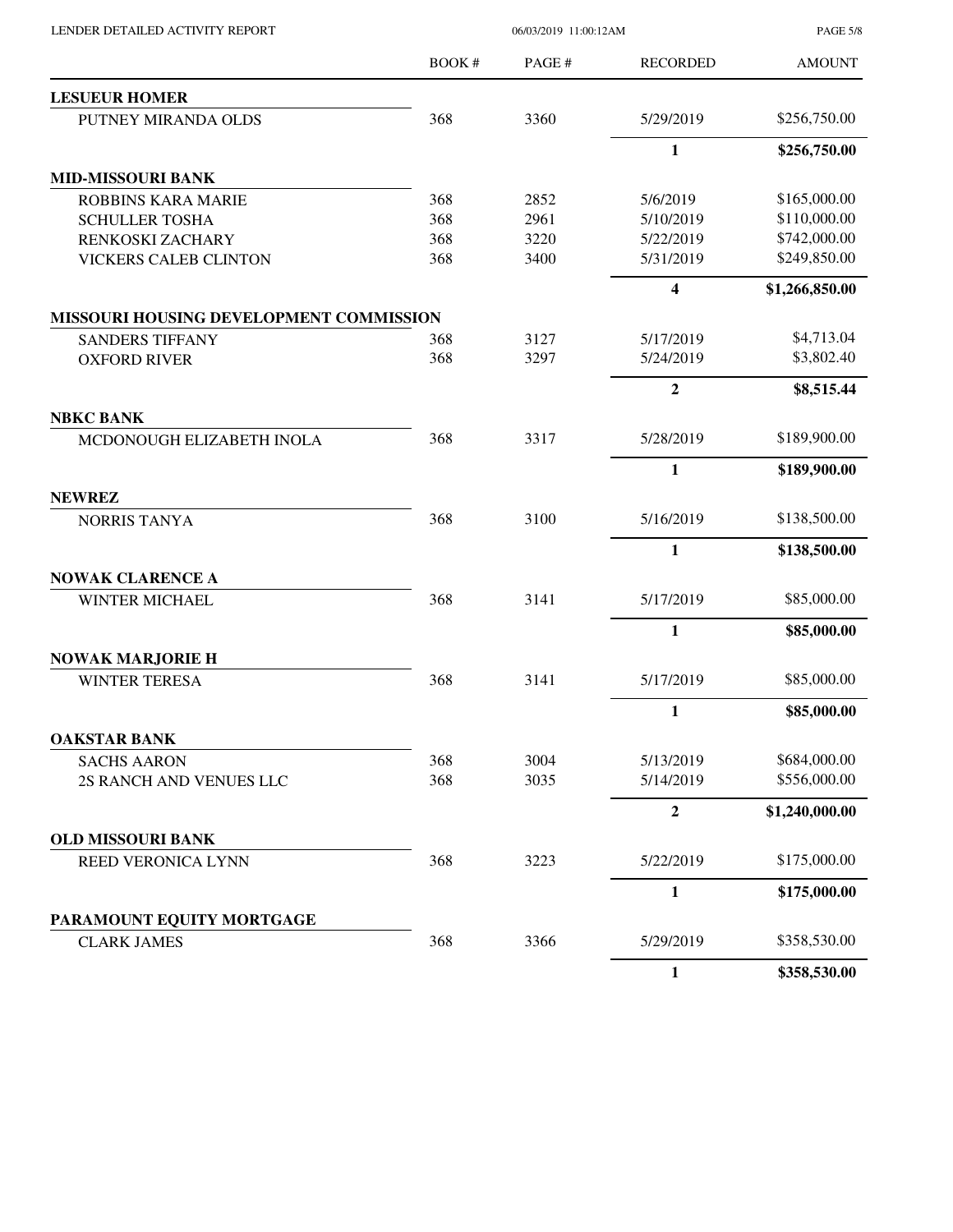| LENDER DETAILED ACTIVITY REPORT |  |
|---------------------------------|--|
|                                 |  |

06/03/2019 11:00:12AM

PAGE 6/8

|                                                    | BOOK# | PAGE# | <b>RECORDED</b> | <b>AMOUNT</b>  |
|----------------------------------------------------|-------|-------|-----------------|----------------|
| <b>PEOPLES BANK</b>                                |       |       |                 |                |
| ALPHA REAL PROPERTY LLC                            | 368   | 2760  | 5/2/2019        | \$247,095.00   |
| <b>GARWOOD KIRSTIE</b>                             | 368   | 2853  | 5/6/2019        | \$224,000.00   |
| <b>GARWOOD KIRSTIE</b>                             | 368   | 2854  | 5/6/2019        | \$25,200.00    |
| TWISS JILLIAN CHRISTINE                            | 368   | 2899  | 5/8/2019        | \$820,000.00   |
| <b>WEAVER JOANAH</b>                               | 368   | 3030  | 5/14/2019       | \$264,500.00   |
| <b>BROCK JONATHAN</b>                              | 368   | 3107  | 5/16/2019       | \$196,000.00   |
| <b>BROCK JONATHAN</b>                              | 368   | 3108  | 5/16/2019       | \$36,750.00    |
| <b>BRIDGES ELIZABETH ANN</b>                       | 368   | 3129  | 5/17/2019       | \$250,000.00   |
| <b>JOHANSON ELIZABETH ANN</b>                      | 368   | 3130  | 5/17/2019       | \$100.00       |
|                                                    |       |       | 9               | \$2,063,645.00 |
| <b>PINNACLE BANK</b>                               |       |       |                 |                |
| <b>GARDNER CATHY JO</b>                            | 368   | 3149  | 5/20/2019       | \$376,000.00   |
|                                                    |       |       | $\mathbf{1}$    | \$376,000.00   |
| <b>QUICKEN LOANS</b>                               |       |       |                 |                |
| <b>LENTZ CYNTHIA</b>                               | 368   | 2916  | 5/9/2019        | \$146,686.00   |
| <b>LYTLE DANA M</b>                                | 368   | 3147  | 5/20/2019       | \$71,784.00    |
| <b>ARNDT JENNIFER</b>                              | 368   | 3319  | 5/28/2019       | \$344,100.00   |
| <b>MARTIN SHARLA LERAY</b>                         | 368   | 3333  | 5/28/2019       | \$176,643.00   |
| THOMAS JONATHAN                                    | 368   | 3376  | 5/30/2019       | \$110,263.00   |
| HIRSHEY ROBYN D                                    | 368   | 3386  | 5/30/2019       | \$87,300.00    |
| REEVES MICHELLE DAWN                               | 368   | 3441  | 5/31/2019       | \$80,000.00    |
|                                                    |       |       | $\overline{7}$  | \$1,016,776.00 |
| <b>SAGINAW MOBILE RENTALS, LLC</b>                 |       |       |                 |                |
| <b>ROBBINS MARTY C</b>                             | 368   | 2956  | 5/10/2019       | \$90,000.00    |
|                                                    |       |       | $\mathbf{1}$    | \$90,000.00    |
| <b>SCHOOLER CHERYL</b>                             |       |       |                 |                |
| 2S RANCH AND VENUES LLC                            | 368   | 3037  | 5/14/2019       | \$100,000.00   |
|                                                    |       |       | 1               | \$100,000.00   |
| <b>SCHOOLER RICHARD</b><br>2S RANCH AND VENUES LLC | 368   | 3037  | 5/14/2019       | \$100,000.00   |
|                                                    |       |       |                 | \$100,000.00   |
|                                                    |       |       | $\mathbf{1}$    |                |
| <b>SIMMONS BANK</b><br>SCHUBER MITCHELL HOMES, LLC | 368   | 2715  | 5/1/2019        | \$210,000.00   |
| O'NEILL CODY KYLE NEILL                            | 368   | 2805  | 5/6/2019        | \$74,545.00    |
|                                                    |       |       |                 |                |
|                                                    |       |       | $\overline{2}$  | \$284,545.00   |
| <b>SIRVA MORTGAGE</b><br><b>SMITH ANDREW P</b>     | 368   | 3332  | 5/28/2019       | \$284,747.00   |
|                                                    |       |       |                 |                |
|                                                    |       |       | $\mathbf{1}$    | \$284,747.00   |
| SOSUTHWEST MISSOURI BANK<br><b>BARD LESLIE</b>     | 368   | 2716  | 5/1/2019        | \$138,000.00   |
|                                                    |       |       | 1               | \$138,000.00   |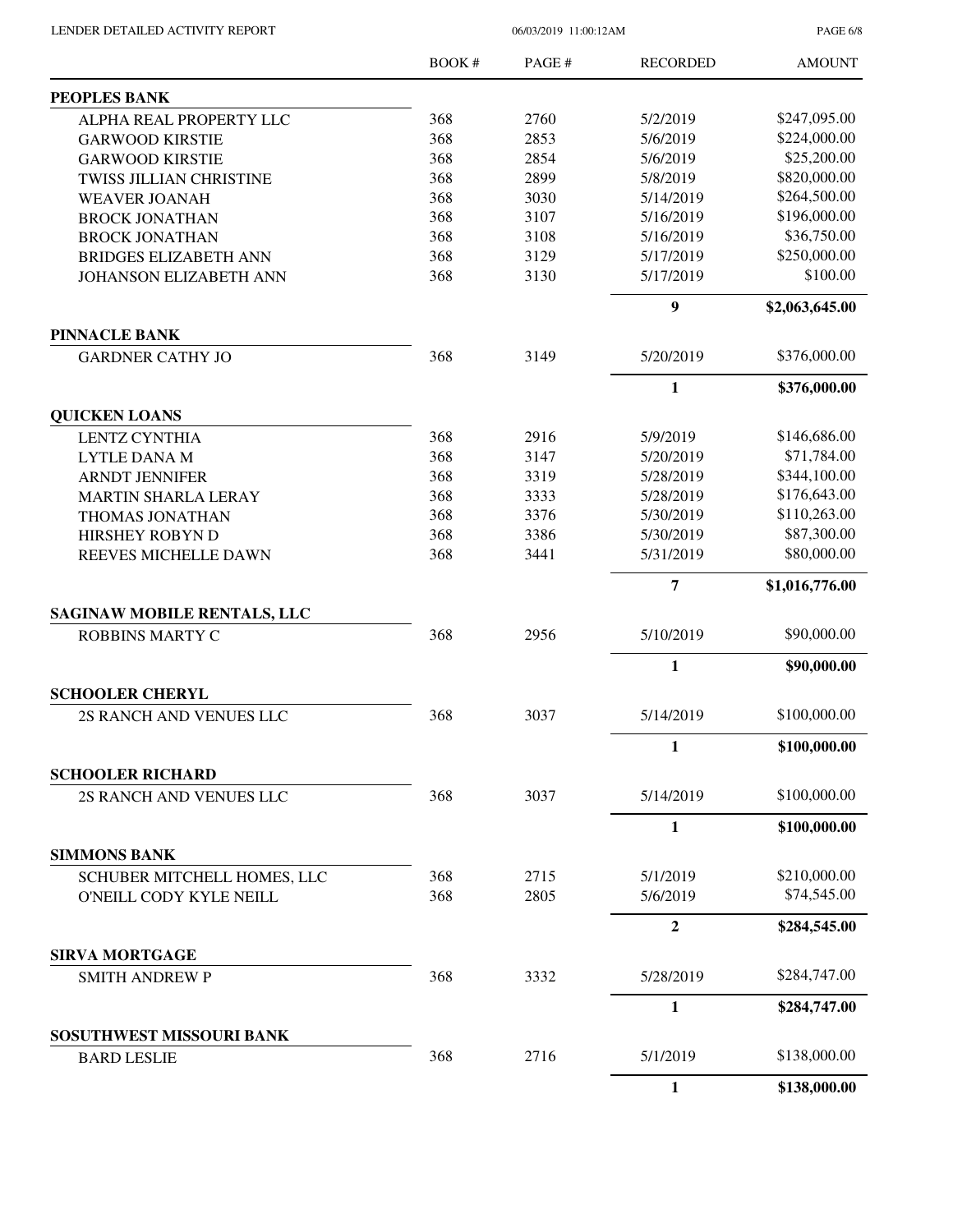PAGE 7/8

|                                                        | BOOK# | PAGE# | <b>RECORDED</b> | <b>AMOUNT</b>  |
|--------------------------------------------------------|-------|-------|-----------------|----------------|
| SOUTHWEST MISSOURI BANK                                |       |       |                 |                |
| <b>CRISTY MARSHA</b>                                   | 368   | 2717  | 5/1/2019        | \$215,000.00   |
| <b>COADY JOHN J</b>                                    | 368   | 2801  | 5/6/2019        | \$16,000.00    |
| FRANKLIN MARIA JENNIE                                  | 368   | 2904  | 5/8/2019        | \$188,500.00   |
| <b>MARTIN SAMANTHA</b>                                 | 368   | 2976  | 5/13/2019       | \$82,000.00    |
| <b>VINSON COLBY</b>                                    | 368   | 2991  | 5/13/2019       | \$55,000.00    |
| <b>GIPSON PAUL E</b>                                   | 368   | 3033  | 5/14/2019       | \$250,000.00   |
| <b>FARRELL DENNIS TR</b>                               | 368   | 3096  | 5/16/2019       | \$160,000.00   |
| <b>JONES GERALDENE</b>                                 | 368   | 3097  | 5/16/2019       | \$150,000.00   |
| <b>COTTEN JESSICA LENORE</b>                           | 368   | 3123  | 5/17/2019       | \$188,000.00   |
| KAUFFMAN ANNABELLE ROBERTA                             | 368   | 3137  | 5/17/2019       | \$66,400.00    |
| <b>CRISTY MARSHA</b>                                   | 368   | 3205  | 5/22/2019       | \$215,000.00   |
| RICHARDSON JEAN A                                      | 368   | 3233  | 5/22/2019       | \$95,000.00    |
| <b>SHOCKEY CASSIE</b>                                  | 368   | 3260  | 5/23/2019       | \$63,000.00    |
| PERKINS WILLIAM E                                      | 368   | 3275  | 5/24/2019       | \$150,000.00   |
| <b>BUTLER SHELBY R</b>                                 | 368   | 3326  | 5/28/2019       | \$70,000.00    |
| <b>KRAFT ELAINE</b>                                    | 368   | 3327  | 5/28/2019       | \$75,000.00    |
| <b>SCHNEIDER THERESAL</b>                              | 368   | 3419  | 5/31/2019       | \$39,000.00    |
| <b>BLACK MARCIA</b>                                    | 368   | 3420  | 5/31/2019       | \$150,000.00   |
|                                                        |       |       | 18              | \$2,227,900.00 |
| <b>SUCCESS MORTGAGE PARTNERS</b>                       |       |       |                 |                |
| <b>HUDDLE HEATHER D</b>                                | 368   | 2711  | 5/1/2019        | \$133,200.00   |
|                                                        |       |       | $\mathbf{1}$    | \$133,200.00   |
| THE BAXTER STATE BANK                                  |       |       |                 |                |
| <b>SKELTON PENNIE LAINE</b>                            | 368   | 3211  | 5/22/2019       | \$250,000.00   |
|                                                        |       |       | $\mathbf{1}$    | \$250,000.00   |
| THE CORNERSTONE BANK                                   |       |       |                 |                |
| PHILLIPS AMANDA M                                      | 368   | 2913  | 5/9/2019        | \$55,000.00    |
|                                                        |       |       | $\mathbf{1}$    | \$55,000.00    |
| TRUHOME SOLUTIONS, LLC<br><b>STAPLES EMILY</b>         | 368   | 3369  | 5/29/2019       | \$156,750.00   |
|                                                        |       |       | 1               | \$156,750.00   |
| <b>USBANK</b>                                          |       |       |                 |                |
| SANDERS CYNTHIA A                                      | 368   | 2840  | 5/6/2019        | \$50,000.00    |
| <b>LOUTZENHISER ERIN R</b>                             | 368   | 2849  | 5/6/2019        | \$274,049.00   |
|                                                        | 368   | 3025  | 5/14/2019       | \$50,000.00    |
| WEIBEL KAREN M                                         | 368   | 3358  | 5/29/2019       | \$112,000.00   |
| JOHNSON BETTY L                                        |       |       |                 | \$70,694.00    |
| MURPHY JANET SONYA                                     | 368   | 3374  | 5/30/2019       |                |
|                                                        |       |       | 5               | \$556,743.00   |
| <b>US BANK</b>                                         |       |       |                 |                |
| <b>STICKLEN DAWN MARIE</b>                             | 368   | 3266  | 5/23/2019       | \$500,000.00   |
|                                                        |       |       | $\mathbf{1}$    | \$500,000.00   |
| <b>USAA FEDERAL SAVINGS BANK</b><br>HARRISON THERESA E | 368   | 2757  | 5/2/2019        | \$120,026.00   |
|                                                        |       |       | $\mathbf{1}$    | \$120,026.00   |
|                                                        |       |       |                 |                |